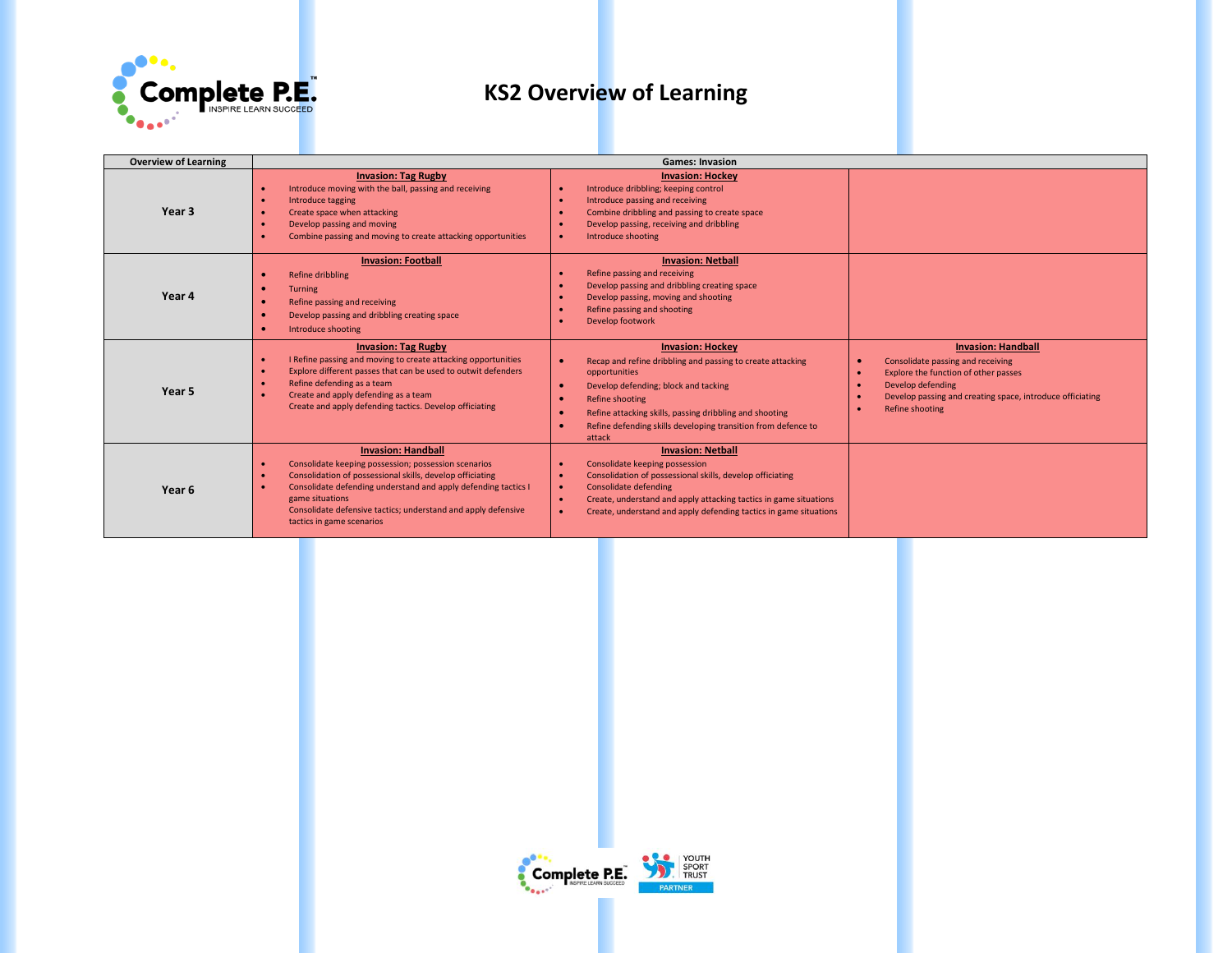

| <b>Overview of Learning</b> | <b>Games: Striking &amp; Fielding</b>                                                                                                                                                                                                                                                      | Games: Net / Wall                                                                                                                                                                                                                               | <b>Athletics</b>                                                                                                                                                                                                                                                                                                                                              |
|-----------------------------|--------------------------------------------------------------------------------------------------------------------------------------------------------------------------------------------------------------------------------------------------------------------------------------------|-------------------------------------------------------------------------------------------------------------------------------------------------------------------------------------------------------------------------------------------------|---------------------------------------------------------------------------------------------------------------------------------------------------------------------------------------------------------------------------------------------------------------------------------------------------------------------------------------------------------------|
| Year <sub>3</sub>           | <b>Rounders</b><br>Introduce to rounders<br>$\bullet$<br>Introduce overarm throwing<br>$\bullet$<br>Apply overarm and underarm throwing<br>$\bullet$<br>Introduce stopping the ball<br>$\bullet$<br>Application of stopping the ball in a game<br>$\bullet$                                |                                                                                                                                                                                                                                                 | <b>Running</b><br>Explore running for speed<br>$\bullet$<br>Develop running for speed<br>$\bullet$<br>Introduction relay; running for speed in a<br>$\bullet$<br>team<br>Develop relay running for speed in a team<br>$\bullet$<br><b>Explore running for distance</b><br>$\bullet$<br>Understand and apply tactics when<br>$\bullet$<br>running for distance |
| Year 4                      | <b>Cricket</b><br>Develop an understanding of batting and fielding<br>$\bullet$<br>Introduce bowling underarm<br>$\bullet$<br>Develop stopping and returning the ball<br>$\bullet$<br>Develop retrieving and returning the ball<br>Striking the ball at different angels and speeds        | <b>Tennis</b><br>Developing the forehand<br>Creating space to win a point suing a racket<br>Introduce the backhand<br>Applying the forehand and backhand in game situations<br>Applying the forehand and backhand creating space to win a point | <b>Jumping</b><br>Jumping for distance; standing long jump<br>$\bullet$<br>Jumping for distance; standing triple jump<br>$\bullet$                                                                                                                                                                                                                            |
| Year 5                      | <b>Rounders</b><br>Develop fielding tactics maximising players<br>$\bullet$<br>Understand what happens if the batter misses the ball<br>$\bullet$<br>Refine fielding tactics, what players where?<br>$\bullet$<br>Applying tactics in min games<br>$\bullet$                               |                                                                                                                                                                                                                                                 | <b>Throwing</b><br>Throwing accuracy vs distance<br>×<br>Throwing for distance; javelin<br>$\bullet$<br>Throwing for distance; shot put<br>$\bullet$<br>Throwing for distance; discus<br>×                                                                                                                                                                    |
| Year 6                      | <b>Cricket</b><br><b>Consolidate batting</b><br>$\bullet$<br><b>Consolidate fielding</b><br>$\bullet$<br><b>Consolidate bowling</b><br>$\bullet$<br>Create, understand and apply attacking tactics in game situations<br>Create, understand and apply defensive tactics in game situations | <b>Tennis</b><br>Game application; cone tennis<br>Game application; round robin games<br>Game application; mixed ability doubles, round robin games<br>Game application; tag team tennis                                                        | <b>Competitions</b><br>Level 1 Running<br>$\bullet$<br>Level 1 Throwing<br>×<br>Level Jumping<br>$\bullet$<br><b>Mini Olympics</b><br>$\bullet$                                                                                                                                                                                                               |

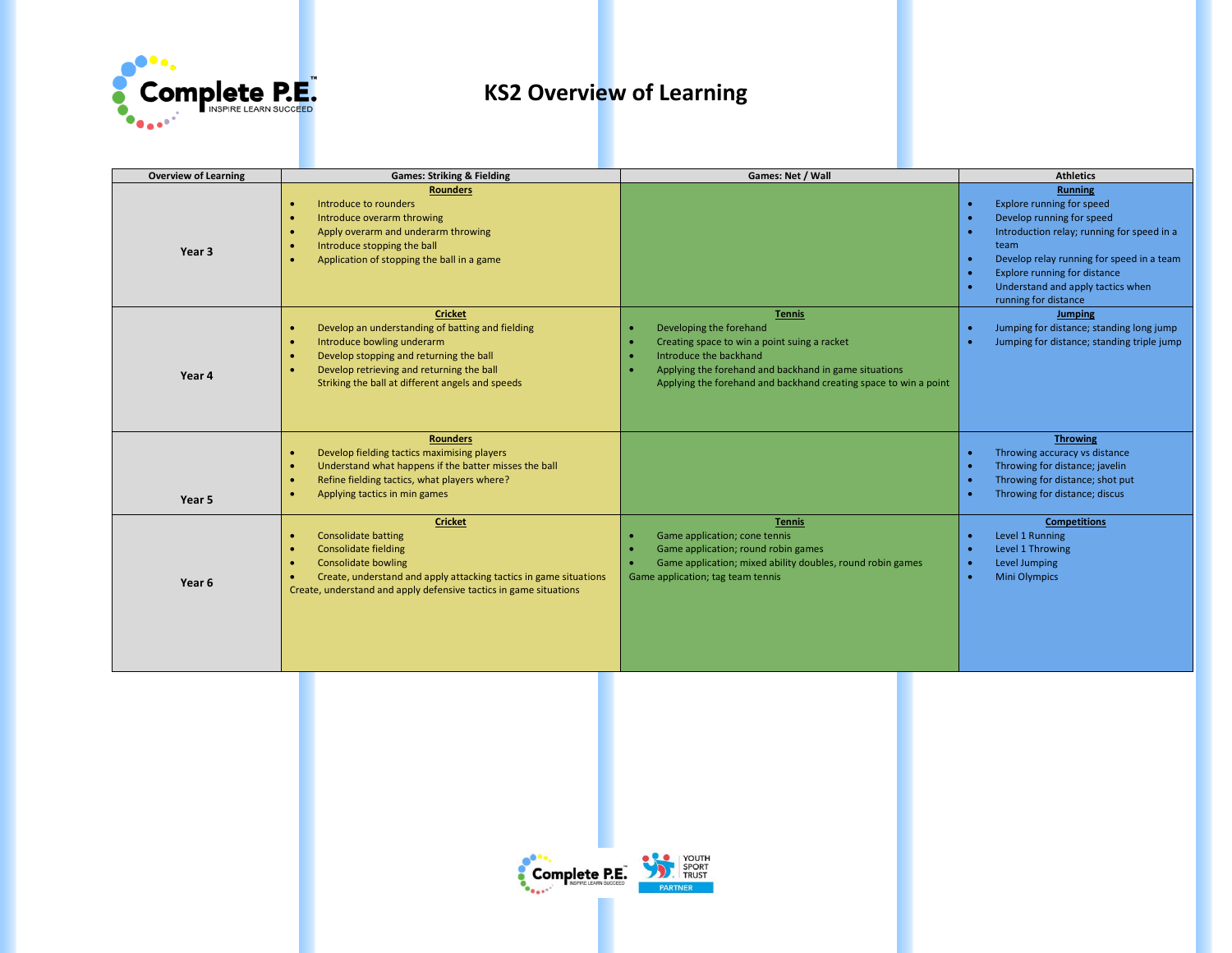

| <b>Overview of Learning</b> | <b>Outdoor &amp; Adventurous Activities</b> |                                             |                                      | <b>Health Related Exercise</b>    |
|-----------------------------|---------------------------------------------|---------------------------------------------|--------------------------------------|-----------------------------------|
|                             | <b>Orienteering</b>                         | <b>Problem Solving</b>                      | <b>Communication and Tactics</b>     | <b>Health Related Exercise</b>    |
|                             | <b>Face orienteering</b>                    | Benches and mats challenge<br>$\bullet$     | Creating and applying simple tactics | <b>Initial Fitness Assessment</b> |
|                             | Cone orienteering                           | Round the clock card challenge<br>$\bullet$ | Developing leadership                | Cardio Fitness 1<br>٠             |
| Year 5                      | Point and return                            | The pen challenge                           | Developing communication as a        | Flexibility                       |
|                             | Point to point                              | The river rope challenge<br>$\bullet$       | team                                 | Strength                          |
|                             | Timed course                                | Caving challenges<br>$\bullet$              | Communicating as a team              | <b>Cardio Fitness 2</b><br>٠      |
|                             | Orienteering competition                    |                                             | Communicating to collaborate         | <b>Fitness Assessment</b><br>٠    |
|                             |                                             |                                             | effectively as a team                |                                   |
|                             |                                             |                                             | Communicating to create defending    |                                   |
|                             |                                             |                                             | and attacking tactics as a team      |                                   |
|                             | <b>Orienteering</b>                         | <b>Problem Solving</b>                      | <b>Communication and Tactics</b>     | <b>Health Related Exercise</b>    |
|                             | Face orienteering                           | Benches and mats challenge<br>$\bullet$     | Creating and applying simple tactics | <b>Initial Fitness Assessment</b> |
|                             | Cone orienteering                           | Round the clock card challenge<br>$\bullet$ | Developing leadership                | Cardio Fitness 1<br>$\bullet$     |
|                             | Point and return                            | The pen challenge<br>$\bullet$              | Developing communication as a        | Flexibility<br>$\bullet$          |
| Year 6                      | Point to point                              | The river rope challenge<br>$\bullet$       | team                                 | Strength                          |
|                             | Timed course                                | <b>Caving challenges</b><br>$\bullet$       | Communicating as a team              | <b>Cardio Fitness 2</b><br>٠      |
|                             | Orienteering competition                    |                                             | Communicating to collaborate         | <b>Fitness Assessment</b><br>٠    |
|                             |                                             |                                             | effectively as a team                |                                   |
|                             |                                             |                                             | Communicating to create defending    |                                   |
|                             |                                             |                                             | and attacking tactics as a team      |                                   |